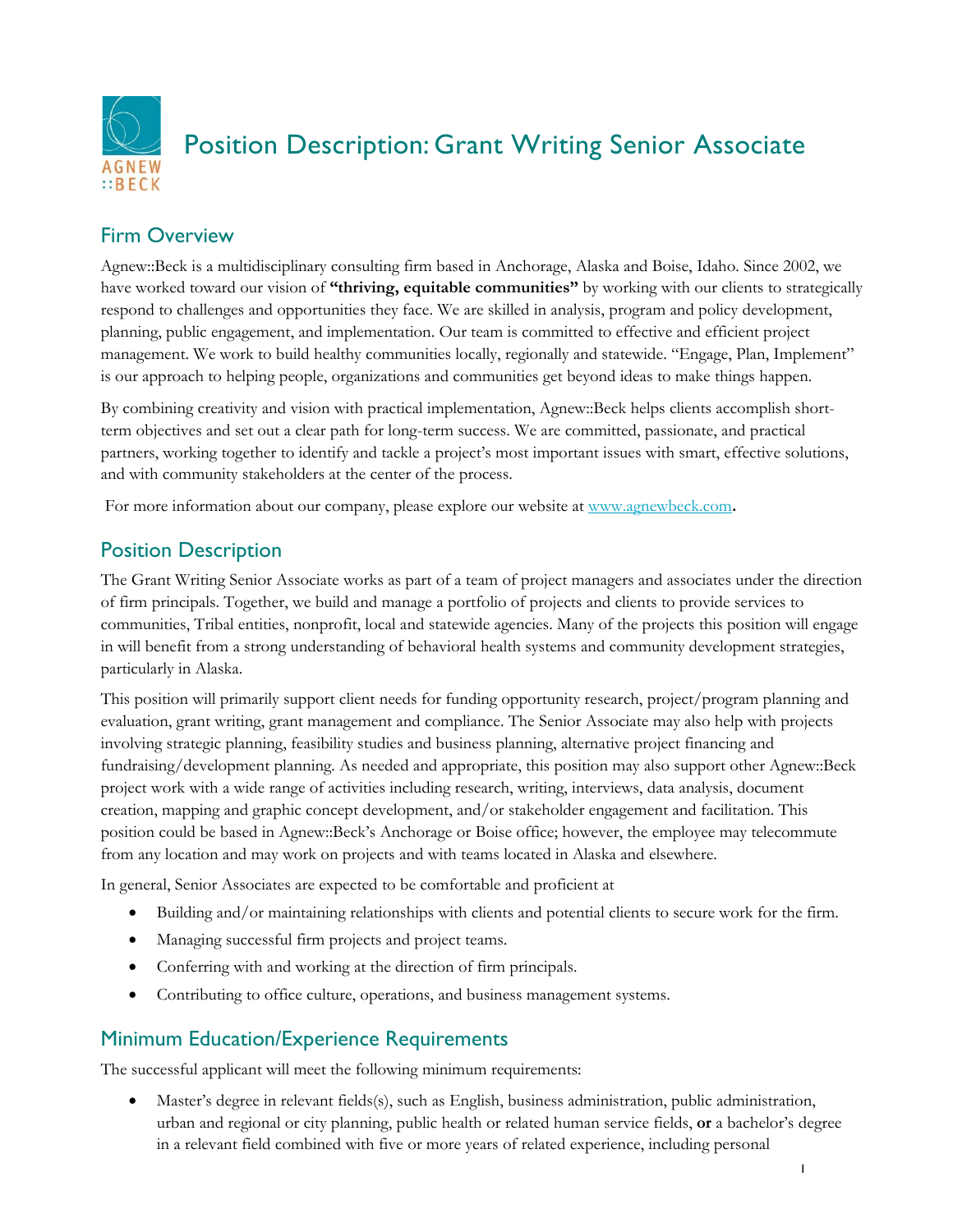experience.

- Five years of experience that reflects competency in some combination of grant writing, communication, documentation, data management, research and analysis, technical writing, program design and/or evaluation, and project management.
- Experience and ability to work with people from a variety of backgrounds, including the ability to incorporate the perspectives of and consider policy and decision-making impacts on a variety of traditionally under-represented communities, including Alaska Native/American Indian populations and Tribal organizations, refugee and immigrant populations, communities of color, rural and remote communities, people who have experienced homelessness, and people who have experiencedtrauma.
- A demonstrated understanding of systemic racism and colonization and their impacts on communities; a demonstrated commitment to continual self-education and increasing fluency to communicate effectively about systemic racism and colonization and their effects; and a demonstrated commitment to dismantling them.

Please note: Interested applicants with less professional or educational experience are still encouraged to apply and could be considered for an Associate level position in grant writing.

# Knowledge, Skills and Abilities

The successful applicant will have the following knowledge, skills and abilities:

- A strong understanding of the current funding landscape, including:
	- o Federal and State funding programs, their priorities and how to navigate their application processes. (Knowledge of State of Alaska funding programs preferred but not required.)
	- o Foundation priorities and application processes, including large national/international foundations as well as small local foundations.
	- o Funding opportunities specific to health and human services, housing, community and economic development (particularly for small rural and/or tribal communities), education, and humanities.
- Skills in the following areas:
	- o Project Management Skills
	- o Team Facilitation Skills
	- o Budget Development Skills
	- o Strong research, writing, and analytical skills
		- o Strong verbal and non-verbal communication,
		- o Strong writing and documentation skills (including use of Microsoft Word); and
		- o Basic data analysis skills (include use of Microsoft Excel)
- The ability to:
	- o Quickly establish positive relationships and participate in conversations;
	- o Generate original documents and meet high standards of quality assurance;
	- o Work at an efficient pace, organize work and problem-solve;
	- o Seek additional help/support when needed; and
	- o Work both independently and as an active, engaged team member.
- The ability to travel to, from and within Alaska, Idaho, and other locations as needed and in accordance with current health and safety travel guidelines.
- Additional skills and knowledge beneficial to this position include:
	- o Familiarity with federal grant compliance and reporting.
	- o Familiarity with non-grant funding tools, such as Federal low-interest loan or guarantee programs, Community Development Financial Institutions (CDFIs), revolving loan funds, etc.
	- o Experience with projects or grant writing for public infrastructure development, community and economic development, conservation, climate resilience and/or environmental restoration.